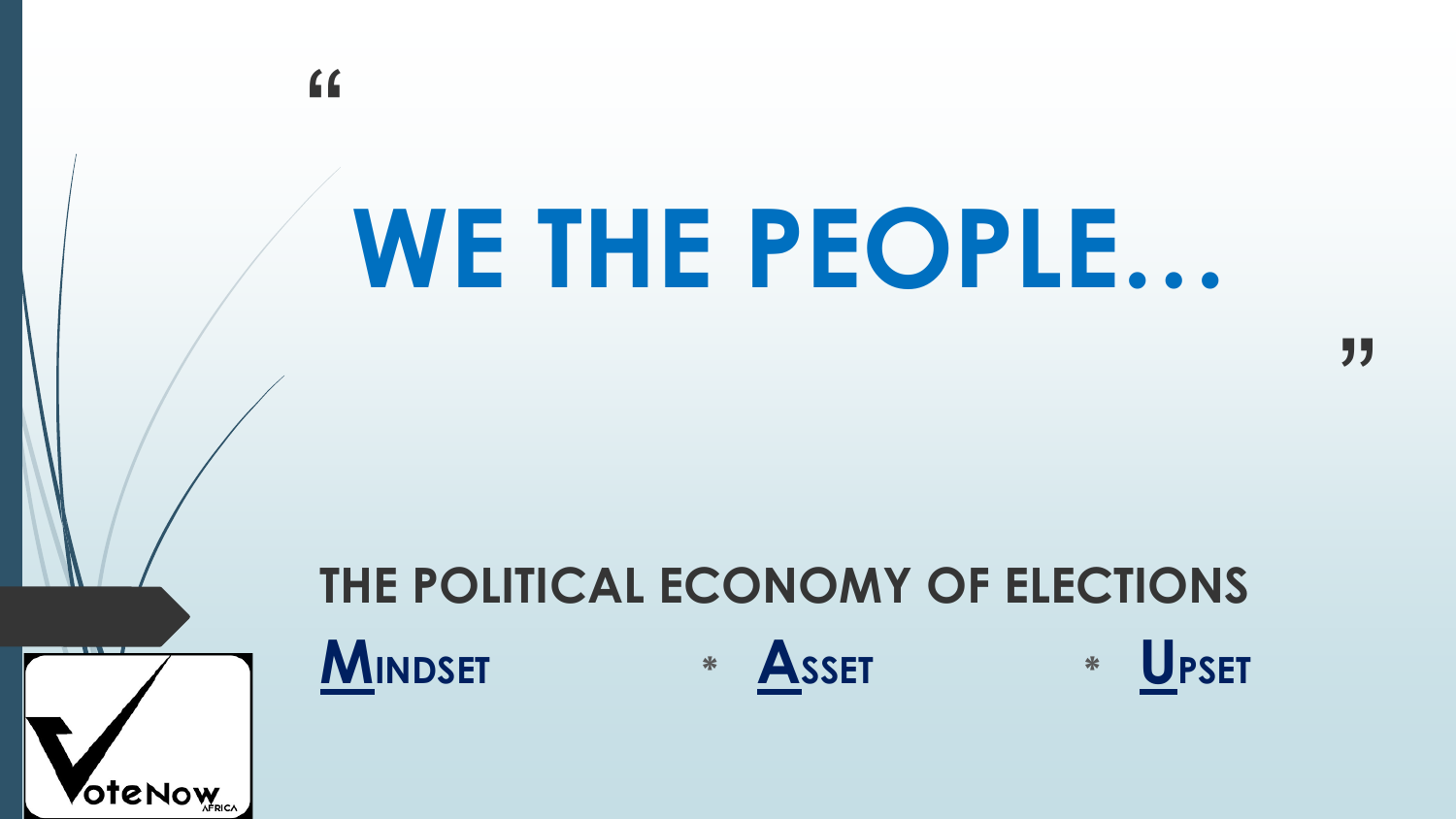**ANALOGY:** Similarities between political and economic systems

POLITICS  $\longleftrightarrow$  ECONOMICS

#### **KEY PROPISTION**

**Whenever the supply is greater than** the demand, the consumer wins.

#### **SUPPLY ≥ DEMAND = Favorable**

**Whenever the demand is greater** than the supply, the consumer loses. **SUPPLY ≤ DEMAND = Unfavorable** 

**QUALIFYER**  People = Commodity ◌ ֒ The better the

quality of the individual, the better the quality of the candidate.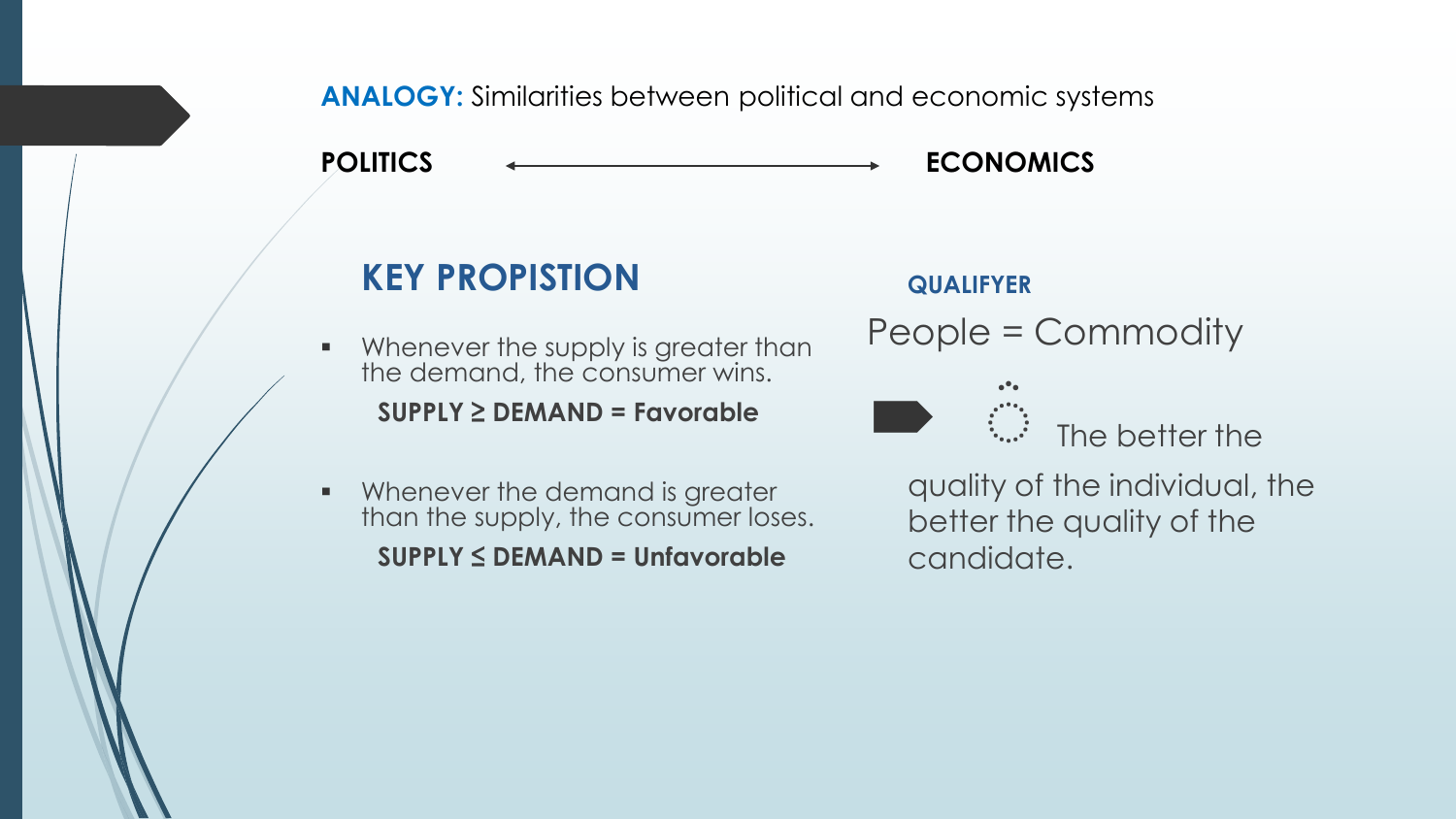## **CHALLENGE**

#### **Cultural Dissonance** -

Pedagogy of the Oppressed by Paulo Freire (1970)/"Crazy Demonstration" by Fela

- **Democracy ("Demonstration of Crazy")**
- *- It's not the system we are in, but the system in Us.*
- **Direct Vs. Representative Democracy**
- **Greatest Election Fraud (1788)**
- **- 19th Amendment (1920)/15th (1870)**
- **Death of Education/**Warped Acculturation
- **'Un'-Civic Education ("Civil-WAR")**
- **Voter Apathy, Suppression/Intimidation**
- **Political Corruption**
- **Chronic Incompetence**

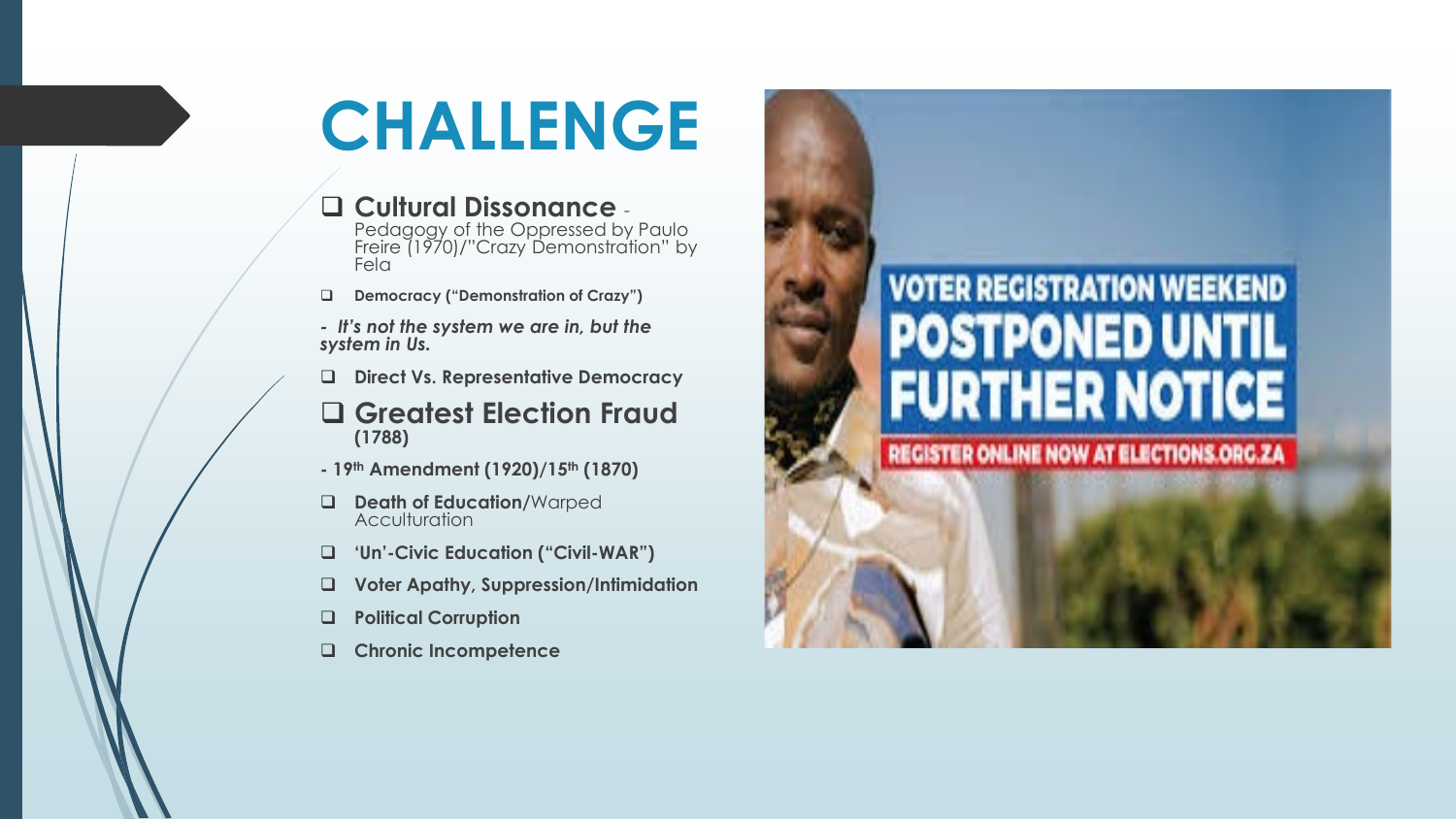## **MINDSET**

#### **VALUE Re-adjustment**

- **Promote African Intellectual Heritage**  ("For the lack of knowledge…")
- **Curricula Alignment/Tested Content**
- **- Federalism, (Toobin, 2007)**
- **U** Voter Education ("if you don't vote, it don't count"
- **Value Based VOTING** ("it is not just sufficient to vote…")
- **Promote Critical Thinking ("academic** rigor")
- **Automatic Voter Registration**  (WAEC/JAMB/Driver License)
- **Institutionalize absentee/ on-line voting**

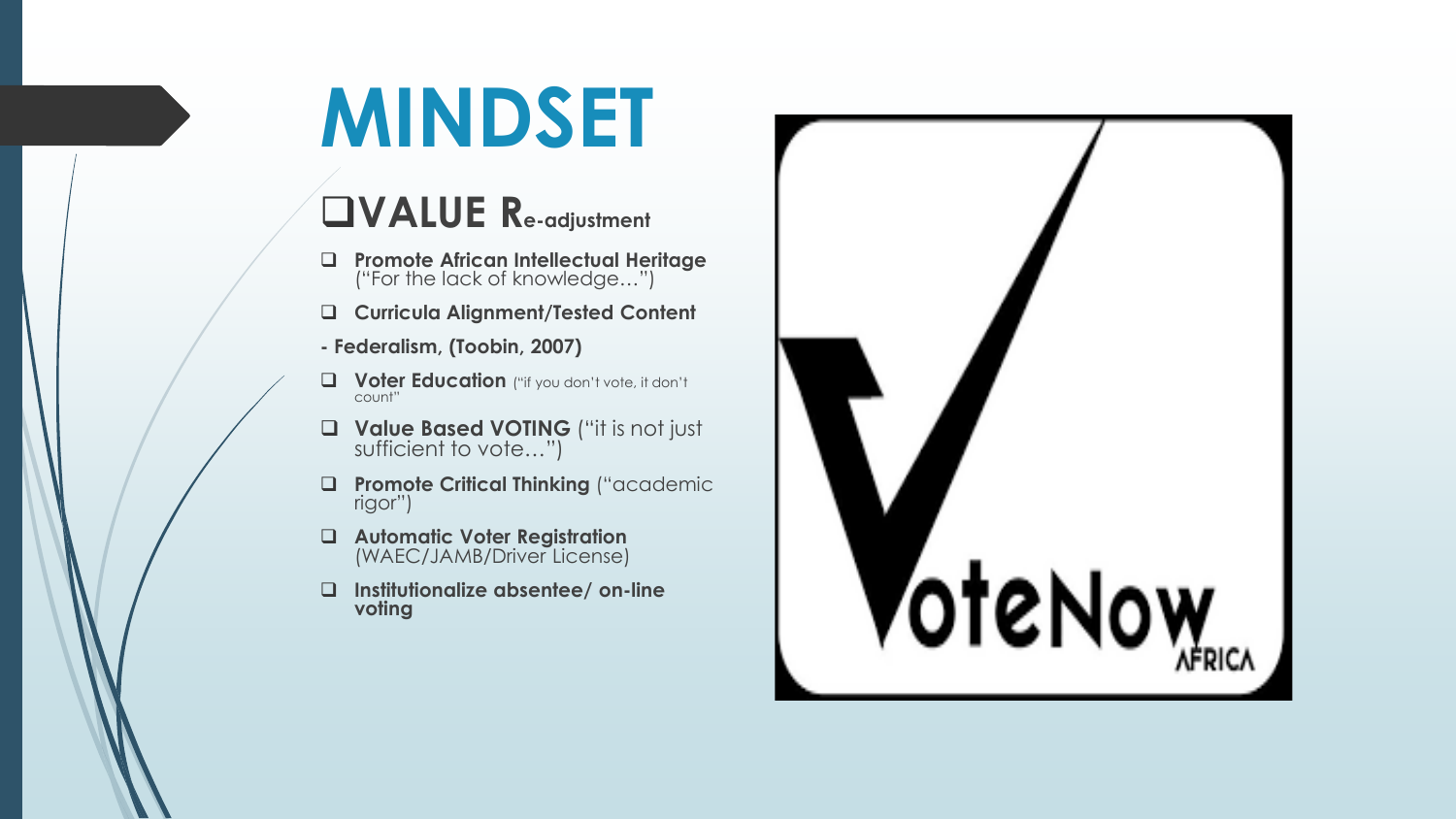## **ASSET**

**Corrosive influence of Ca\$\$**

#### **Citizens United**

- **Pandora Papers – The Guardian (2021)**
- **Establish Campaign Finance Laws** -"He who pays the piper calls the tune"
	- *"My Vote is not for sale!"*
- **Explore options for public finance**
- **Restrict and monitor overseas money in national politics**
- **-** Russian Interference/- Social Media algorithms